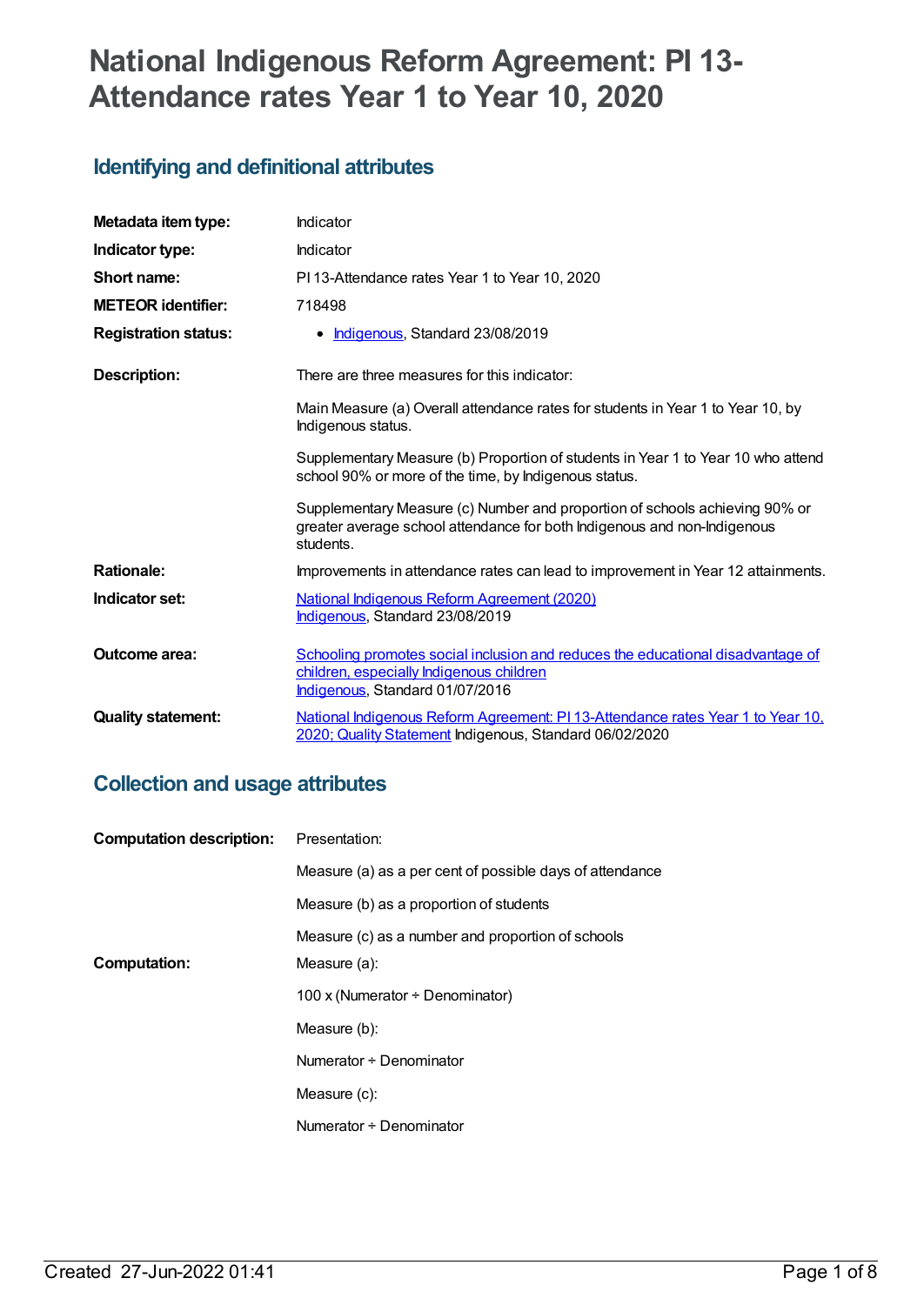| Numerator:               | Measure (a):                                                                                                                                                                                                                                |
|--------------------------|---------------------------------------------------------------------------------------------------------------------------------------------------------------------------------------------------------------------------------------------|
|                          | Aggregate number of actual days in attendance in the collection period, for children<br>in Years 1-10 by Indigenous status (children enrolled full time only) (Section 6.7;<br>ACARA 2015).                                                 |
|                          | Measure (b):                                                                                                                                                                                                                                |
|                          | Sum of possible school days for students attending more than or equal to 90% of<br>possible days in the collection period, for children in Years 1-10 by Indigenous<br>status (children enrolled full time only) (Section 6.7; ACARA 2015). |
|                          | Measure (c):                                                                                                                                                                                                                                |
|                          | Indigenous: Aggregate number of schools for which the average attendance rate for<br>Indigenous students in Years 1-10 is 90% or more.                                                                                                      |
|                          | Non-Indigenous: Aggregate number of schools for which the average attendance<br>rate for non-Indigenous students in Years 1-10 is 90% or more.                                                                                              |
| Numerator data elements: | Data Element / Data Set-                                                                                                                                                                                                                    |
|                          | Data Element                                                                                                                                                                                                                                |
|                          | Actual days of school attendance.                                                                                                                                                                                                           |
|                          | Data Source                                                                                                                                                                                                                                 |
|                          | <b>National Student Attendance Collection</b>                                                                                                                                                                                               |
|                          | Guide for use                                                                                                                                                                                                                               |
|                          | Data source type: Administrative by-product.                                                                                                                                                                                                |
|                          | Data Element / Data Set-                                                                                                                                                                                                                    |
|                          | Data Element                                                                                                                                                                                                                                |
|                          | Number of schools whose non-Indigenous students in Years 1-10 attended on<br>average 90% or more of the time.                                                                                                                               |
|                          | Data Source                                                                                                                                                                                                                                 |
|                          | <b>National Student Attendance Collection</b>                                                                                                                                                                                               |
|                          | Guide for use                                                                                                                                                                                                                               |
|                          | Data source type: Administrative by-product.                                                                                                                                                                                                |
|                          | Data Element / Data Set-                                                                                                                                                                                                                    |
|                          | Data Element                                                                                                                                                                                                                                |
|                          | Number of schools whose Indigenous students in Years 1-10 attended on<br>average 90% or more of the time.                                                                                                                                   |
|                          | Data Source                                                                                                                                                                                                                                 |
|                          | <b>National Student Attendance Collection</b>                                                                                                                                                                                               |
|                          | Guide for use                                                                                                                                                                                                                               |
|                          | Data source type: Administrative by-product.                                                                                                                                                                                                |
|                          | Data Element / Data Set-                                                                                                                                                                                                                    |
|                          | Data Element                                                                                                                                                                                                                                |
|                          | Number of students who attend 90% or more of actual days of school.                                                                                                                                                                         |
|                          | Data Source                                                                                                                                                                                                                                 |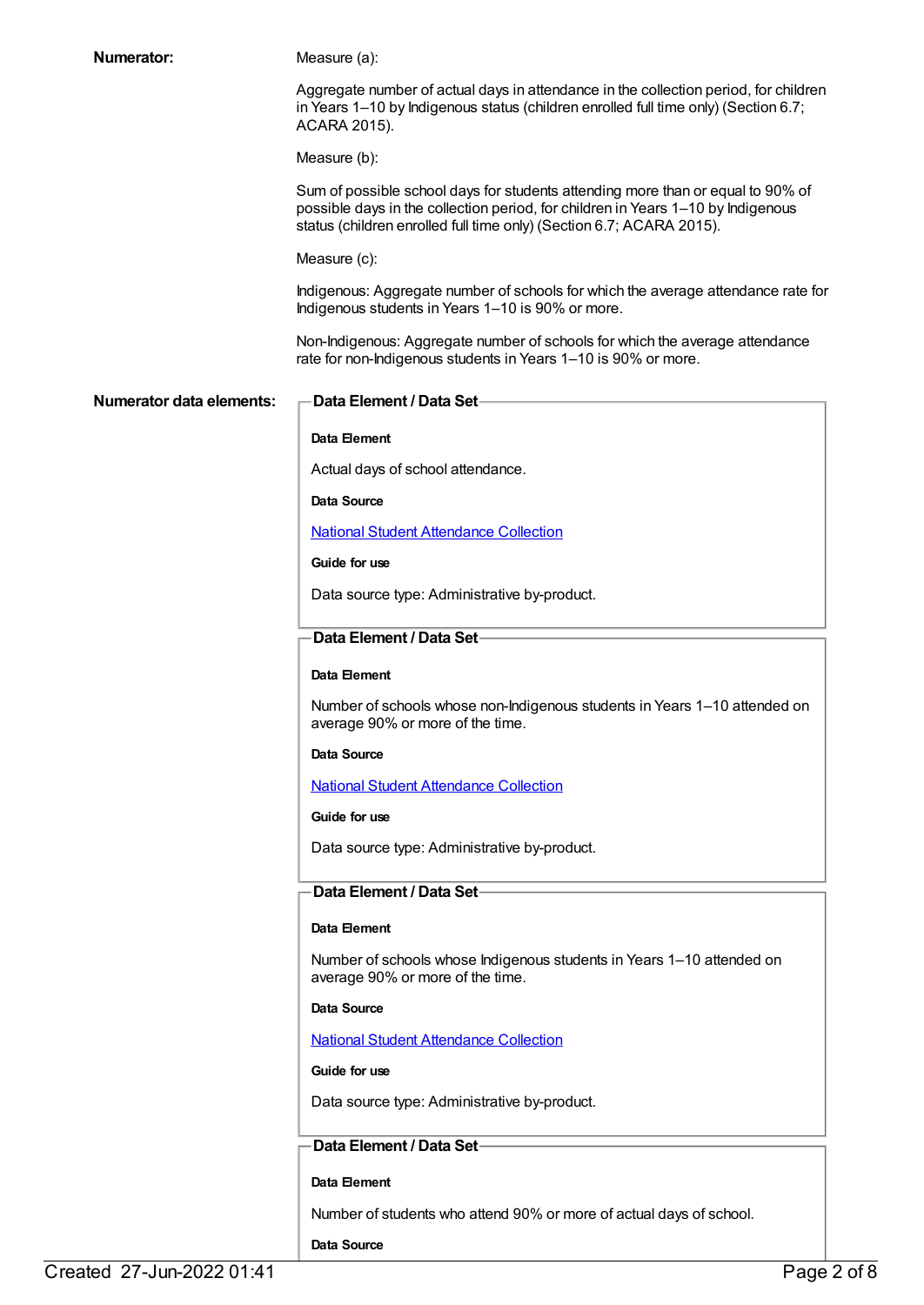National Student [Attendance](https://meteor.aihw.gov.au/content/493515) Collection

#### **Guide for use**

Data source type: Administrative by-product.

#### **Data Element / Data Set**

#### **Data Element**

School attendance status.

**Data Source**

National Student [Attendance](https://meteor.aihw.gov.au/content/493515) Collection

**Guide for use**

Data source type: Administrative by-product.

**Denominator:** Measure (a):

Aggregate number of possible days for attendance in the collection period, for children in Years 1–10 by Indigenous status (children enrolled full time only) (Section 6.3; ACARA 2015).

Measure (b):

Sum of possible school days (the days each student is expected to attend) for all students in the collection period, for children in Years 1–10 by Indigenous status (children enrolled full time only) (Section 6.3; ACARA 2015).

Measure (c):

Indigenous: Aggregate number of schools reporting Indigenous student attendance rates for Years 1–10.

Non-Indigenous: Aggregate number of schools reporting non-Indigenous student attendance rates for Years 1–10.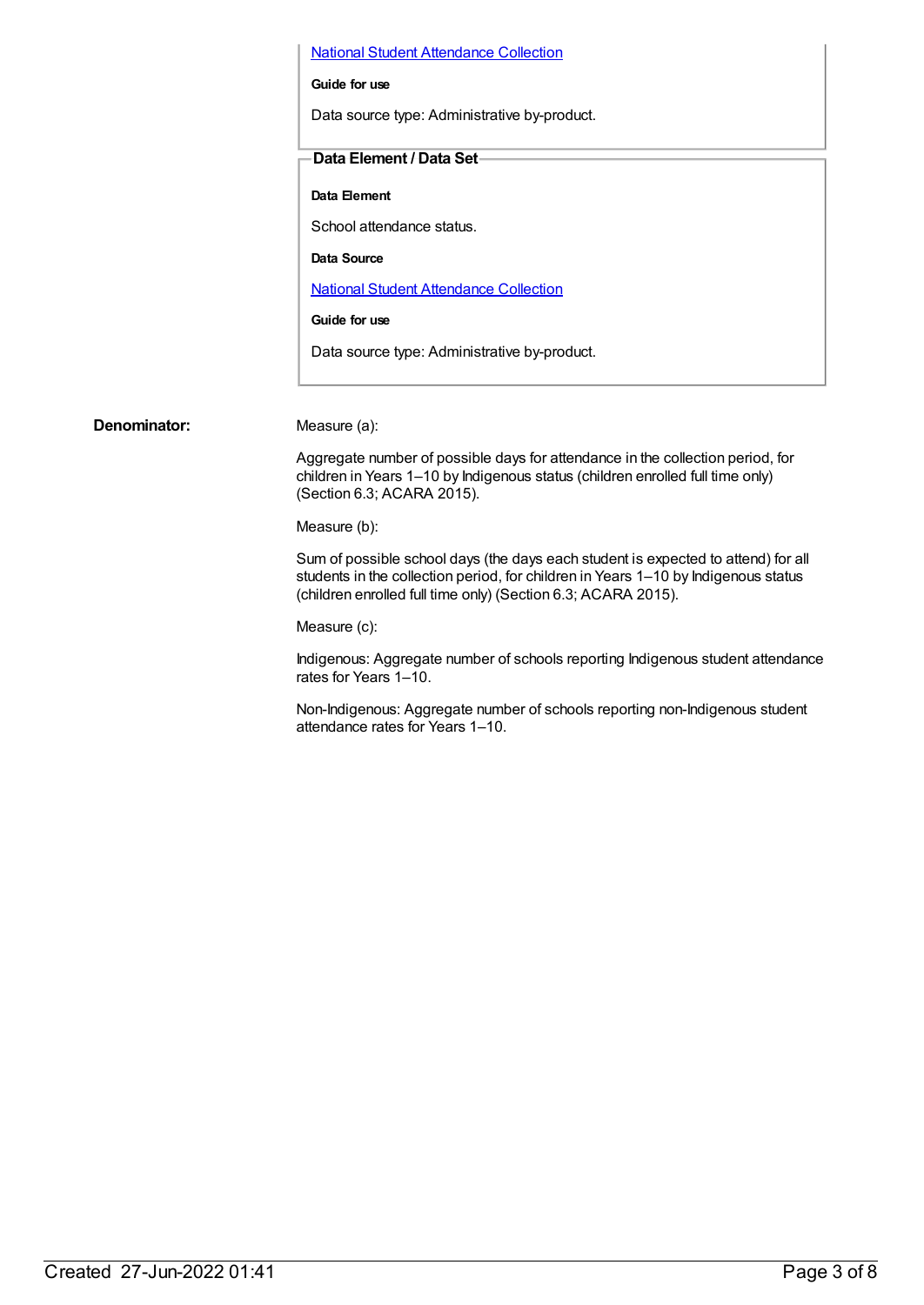#### **Denominator data elements:**

#### **Data Element / Data Set**

#### **Data Element**

Number of schools reporting Indigenous student attendance rates for Years 1- 10.

#### **Data Source**

National Student [Attendance](https://meteor.aihw.gov.au/content/493515) Collection

#### **Guide for use**

Data source type: Administrative by-product.

#### **Data Element / Data Set**

#### **Data Element**

Number of schools reporting non-Indigenous student attendance rates for Years 1-10.

#### **Data Source**

National Student [Attendance](https://meteor.aihw.gov.au/content/493515) Collection

#### **Guide for use**

Data source type: Administrative by-product.

#### **Data Element / Data Set**

#### **Data Element**

Number of students possible for attendance in the collection period.

#### **Data Source**

#### National Student [Attendance](https://meteor.aihw.gov.au/content/493515) Collection

#### **Guide for use**

Data source type: Administrative by-product.

#### **Data Element / Data Set**

#### **Data Element**

Possible days of school attendance.

#### **Data Source**

National Student [Attendance](https://meteor.aihw.gov.au/content/493515) Collection

#### **Guide for use**

Data source type: Administrative by-product.

#### **Data Element / Data Set**

#### **Data Element**

School attendance status.

#### **Data Source**

National Student [Attendance](https://meteor.aihw.gov.au/content/493515) Collection

#### **Guide for use**

Data source type: Administrative by-product.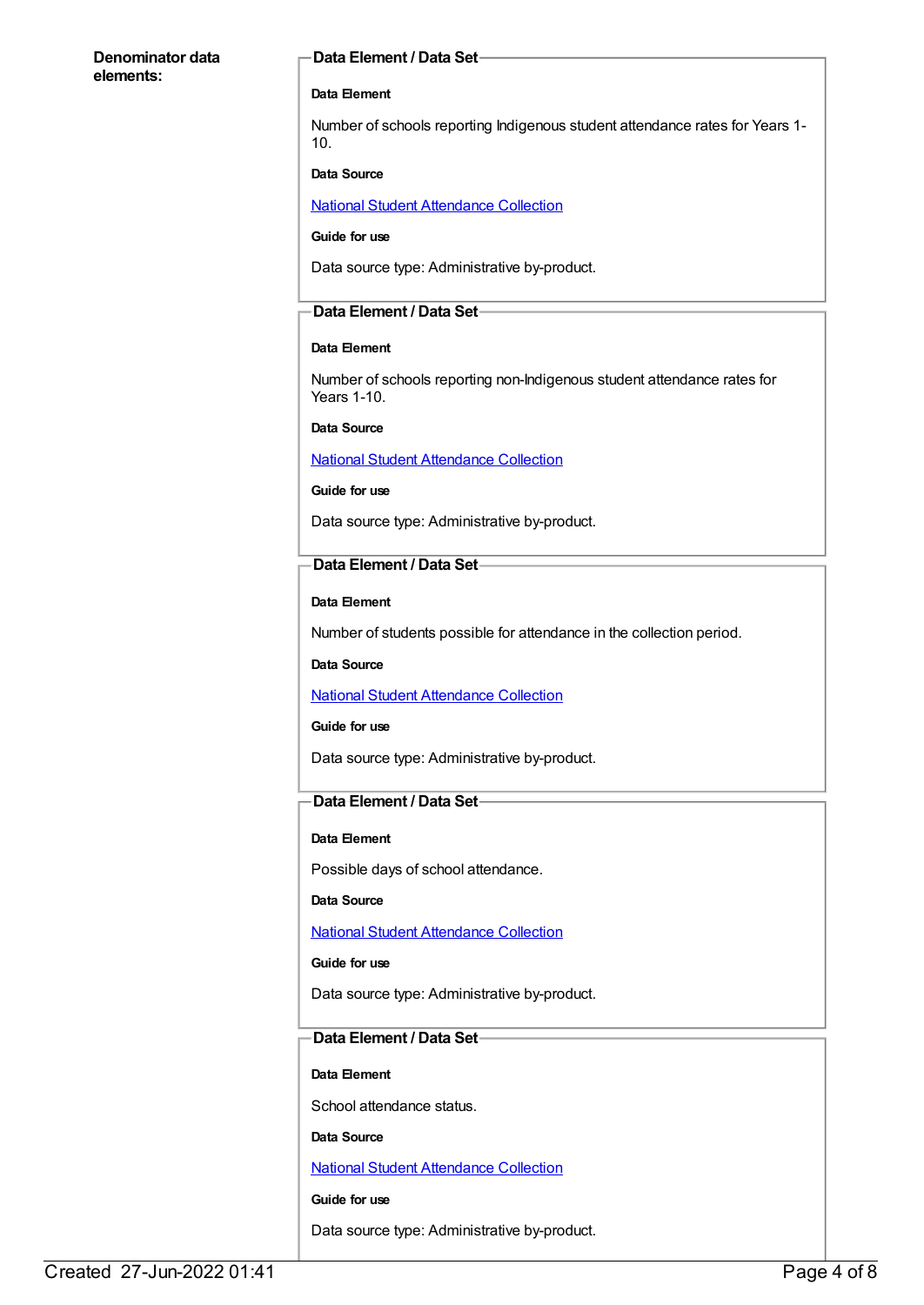#### **Disaggregation:** Measure (a):

National and state/territory, by Indigenous status, by:

- Combined for year levels and school sectors, by remoteness
- Year level (1-10 individually), by school sector (government, Catholic, independent)

Measure (b):

National and state/territory, by Indigenous status, by

- Combined year levels for government sector, by remoteness
- Combined year levels for non-government sector, by remoteness

Measure (c):

National and state/territory, by Indigenous status, by

Combined year levels and sectors (government and non-government), by remoteness.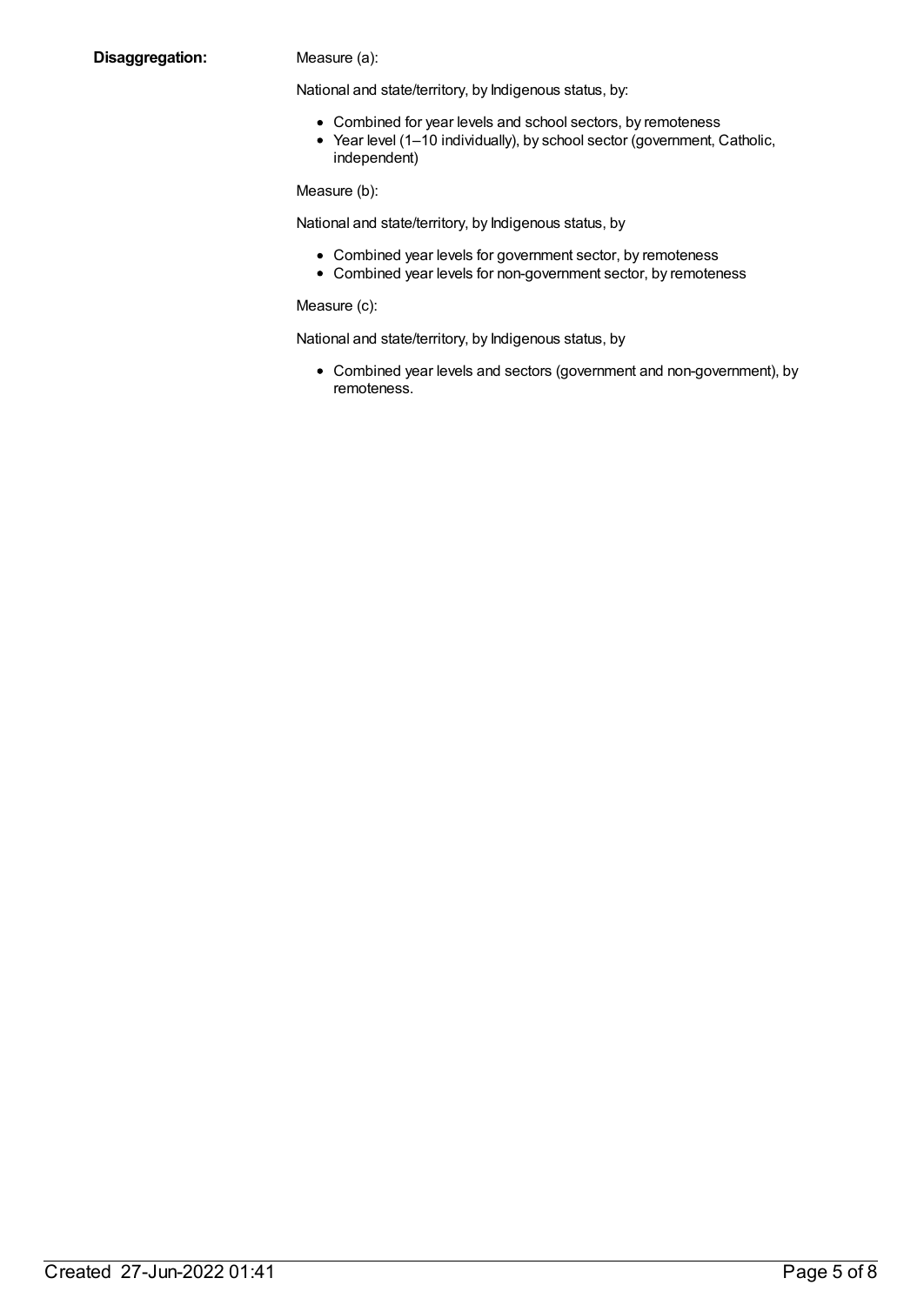#### **Disaggregation data elements:**

#### **Data Element / Data Set**

#### **Data Element**

Person—area of usual residence

#### **Data Source**

National Student [Attendance](https://meteor.aihw.gov.au/content/493515) Collection

**Guide for use**

Data source type: Administrative by-product.

#### **Data Element / Data Set**

#### **Data Element**

Person—Indigenous status

**Data Source**

National Student [Attendance](https://meteor.aihw.gov.au/content/493515) Collection

**Guide for use**

Data source type: Administrative by-product.

#### **Data Element / Data Set**

**Data Element**

School sector.

**Data Source**

National Student [Attendance](https://meteor.aihw.gov.au/content/493515) Collection

**Guide for use**

Data source type: Administrative by-product.

#### **Data Element / Data Set**

#### **Data Element**

School year level.

**Data Source**

National Student [Attendance](https://meteor.aihw.gov.au/content/493515) Collection

#### **Guide for use**

Data source type: Administrative by-product.

**Comments:** Most recent data available for the 2020 National Indigenous Reform Agreement (NIRA) Report (2018–19 reporting cycle) are for 2019.

> Data are available from 2014 onwards for Measure (a) and from 2015 onwards for Measures (b) and (c).

Data availability:

Measure (a) 2019 (Semester 1).

Measures (b) and (c) 2019 (Semester 1).

Data are also collected for Term 3, but not reported in the National Indigenous Reform Agreement (NIRA) performance report.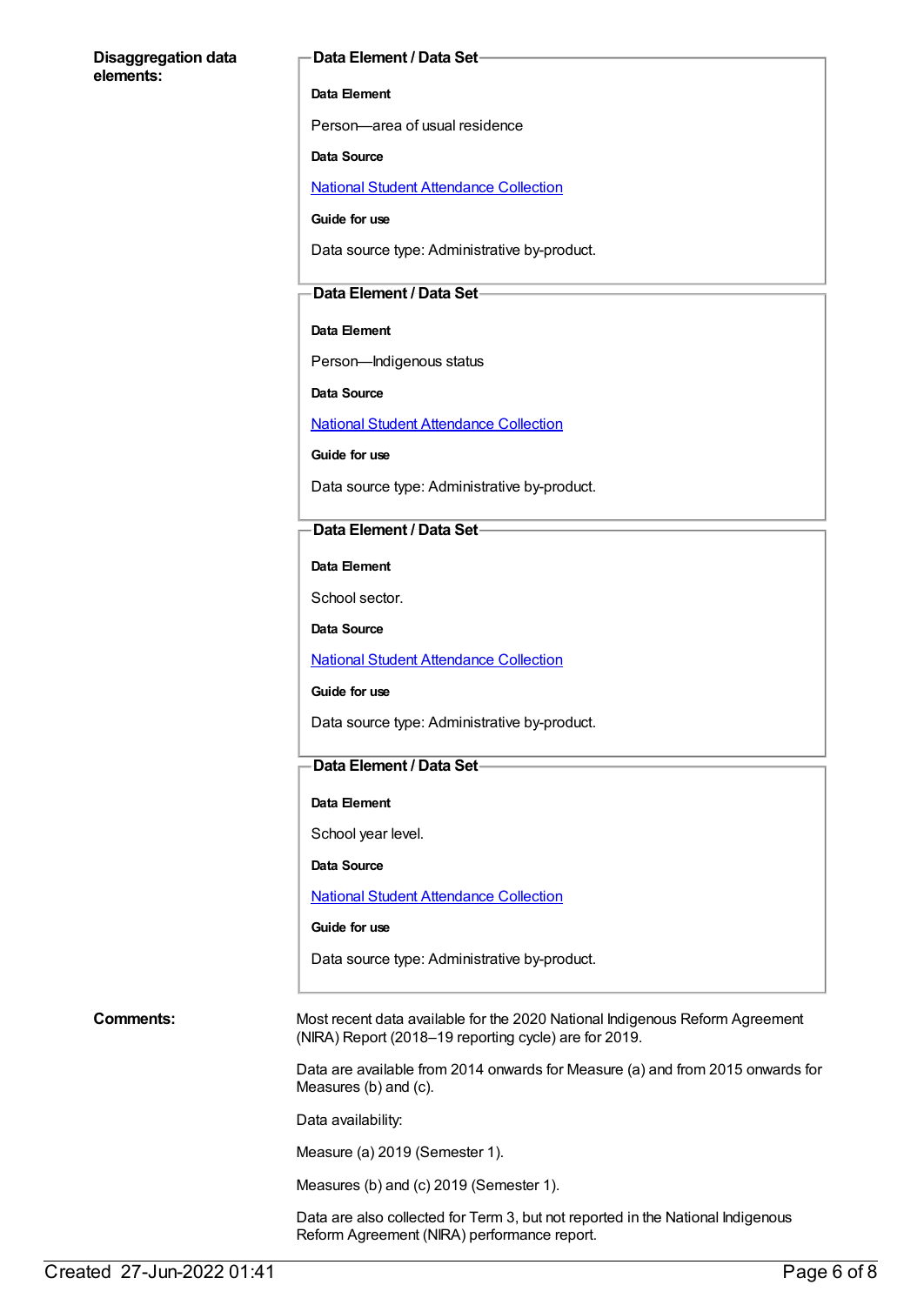Baseline year for the Council of AustralianGovernments' (COAG) Closing the Gap target (Close the gap between Indigenous and non-Indigenous school attendance within 5 years) is 2014 (Semester 1); target year is 2018 (Semester 1 2019).

In May 2014, the COAG agreed to a new target to close the gap between Indigenous and non-Indigenous school attendance within 5 years (by the end of 2018). COAG also agreed that the main measure to monitor the target would be the overall attendance rates for Year 1 to Year 10 by Indigenous status and remoteness.

Prior to 2014, no national school attendance rates were published for Indigenous and non-Indigenous students, nor were overall rates published for each jurisdiction. Data were published for each year level (1 to 10) for each jurisdiction for the three sectors (government, Catholic and independent). For practical reasons it was decided that the gap at the overall national level and gap for each of the 8 jurisdictions should be monitored. Under this approach, an overall attendance rate for Years 1 to 10 students needs to be calculated. This approach is consistent with arrangements for the other targets.

It was not previously possible to calculate a national average attendance rate (Measure (a)) as measurement varied by jurisdiction and across sectors; however, now all sectors and jurisdictions have adopted the National Standards for Student Attendance Data Reporting with New South Wales government schools adopting the standards in 2018.

Additional reporting by remoteness areas (within state and territory jurisdiction, and at national level using the education standard categories) provides a useful context for monitoring where gains are being made. Data are reported by remoteness using the Ministerial Council on Education, Early Childhood Development and Youth Affairs (MCEECDYA) geo-location classification for 2014 and 2015 data, and the Australian Bureau of Statistics Australian Statistical Geography Standard 2011 for 2016 to 2018 data, and the Australian Statistical Geography Standard 2016 for 2019 onwards.

While measuring progress against this target using data across Years 1 to 10, it will be important that the existing data by year level continue to be published (that is data for each year level) to allow for an understanding of how attendance at each year level is contributing to progress against the target.

For Measure (b), data for government schools are comparable with data for nongovernment schools from 2016 onwards.

Counting 'schools':

Measure (c) refers to number and proportion of 'schools'. Student attendance data are collected at both a campus and/or school level. For NIRA reporting of the total number of schools, it has been agreed to count only head campuses and single campus schools.

Exclusion of certain schools:

Schools where student attendance rates have not been provided by the jurisdictions or AustralianGovernment Department of Education and Training (on behalf of the Catholic and independent sectors), or where rates have been suppressed due to small numbers (that is, based on less than 6 students) are excluded from both the numerator and denominator in the calculation of the percentage of Measure (c). These schools cannot be counted in the numerator as no statement can be made as to whether their attendance rate is under or over 90%.

Similarly, if either of the Indigenous and non-Indigenous attendance rates is based on less than 6 students, then neither rate is collected. The result is that around 30% of schools will not have either rate. As with the total student attendance rate, schools not reporting the Indigenous and non-Indigenous attendance rates will be excluded from both the numerator and denominator for the proportion of schools above 90% attendance rates.

The term 'Aboriginal and Torres Strait Islander people' is preferred when referring to the separate Indigenous peoples of Australia. However, the term 'Indigenous' is used interchangeably with 'Aboriginal and Torres Strait Islander' in this indicator to